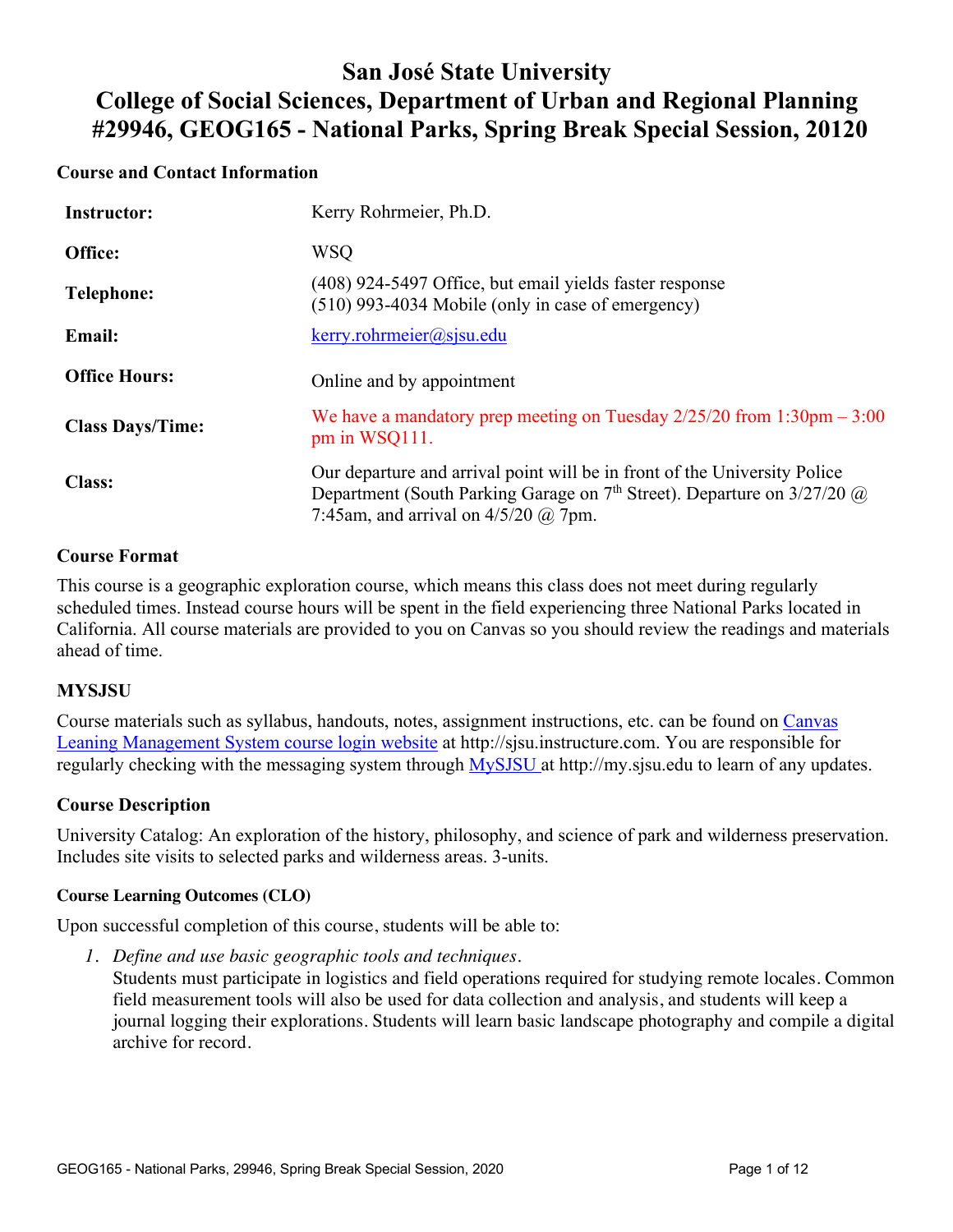*2. Demonstrate professional communication skills.*

Students must work to introduce interesting background content to the class at selected sights, and also individually present their key course takeaway during a concluding reflection session.

*3. Demonstrate understanding of and ability to analyze and critique human and environment interactions.* Students will address this topic specifically in their final exam essay.

## **Required Texts, Readings & Materials**

#### **Textbook**

In an effort to keep student costs low no textbook is required for this course. Supporting readings and web content listed on the course schedule are posted to the Canvas 'Files' for your convenience.

#### **Required Equipment**

In addition to appropriate outdoor clothing, footwear, and personal toiletries/accessories, student must have:

- Tent (single or shared)
- Sleeping Pad
- Sleeping Bag
- Flashlight or headlamp (preferred)
- Utensil Set
- Plate/Bowl/Mug

All belongings must be carried on your person or fit within, or strapped to, a backpack. Keep in mind early Spring temperatures may reach  $+80^{\circ}$ F during the daytime (at DV), but nights will be cold (possibly below freezing in Yosemite) so pack and dress accordingly. You should expect rain, even hail or snowfall, so waterproofed jackets with hoods and Gore-Tex athletic/ hiking shoes are ideal to stay dry.

Transportation, activities, snacks and meals will be provided to you as part of your tuition except where (\$) is listed on the course schedule – anything listed as an extra expense (\$) is optional. In the case of food and beverages, if that which is provided is not suitable to you please bring your own alternatives.

Items necessary for the camp (kitchen) and your backpacks will be loaded into the cargo van first, then any remaining space may be used for student amenities such as lounge chairs, wetsuits, surfboards, etc.

#### **Recommended Readings**

- Brinkley, Douglas. 2010. The Wilderness Warrior: Theodore Roosevelt and the Crusade for America. New York: Harper Perennial.
- Bryan, Scott T. and Betty Tucker-Bryan. 2015. *The Explorer's Guide to Death Valley National Park, 3rd Edition.* Boulder, CO: University of Colorado Press.
- Chiles, Frederic Caire. 2015. *California's Channel Islands: A History.* Norman, OK: University of Oklahoma Press.

Muir, John. 1912. The Yosemite. New York: The Century Co. http://valut.sierraclub.org/john\_muir\_exhibit/writings/the\_yosemite/

- Keiter, Robert. 2013. *To Conserve Unimpaired: The Evolution of the National Park Idea.* Washington: Island Press.
- Miles, John. 2009. Wilderness in National Parks: Playground or Preserve? Seattle, WA: University of Washington Press.
- Ogden, Kate Nearpass. 2015. *Yosemite.* London: Reaktion Books.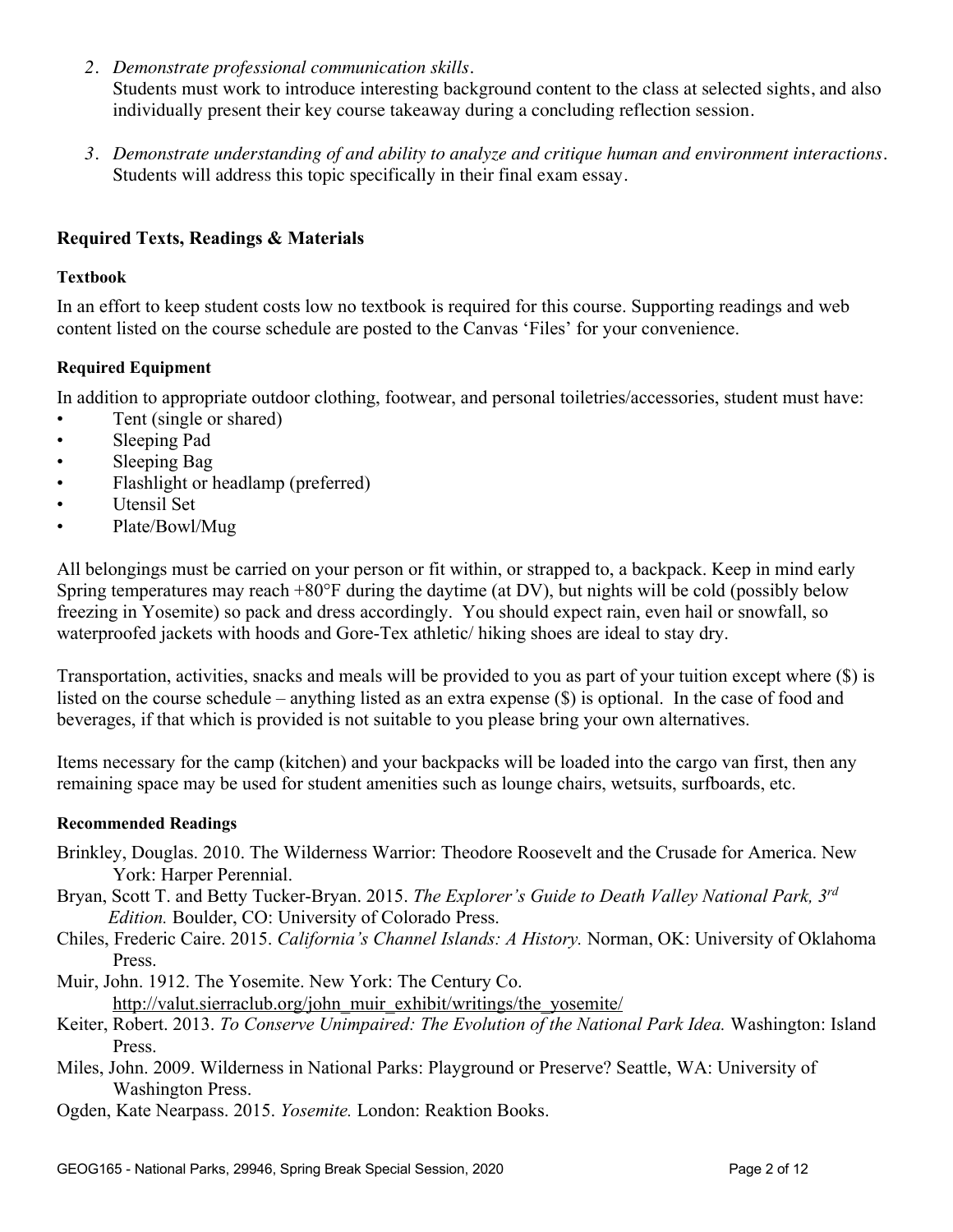- *U.S. House* Committee on the Public Lands, *Hetch Hetchy Dam Site,* 63rd Cong., 1st sess. (25–28 June 1913; 7 July 1913), (Washington D.C.: Government Printing Office, 1913), 25–29, 165–66, 213–14, 235–38. http://historymatters.gmu.edu/d/5721
- Wilson, Randall K. 2014. America's Public Lands: From Yellowstone to Smokey Bear and Beyond. Lanham, MD: Rowman & Littlefield: 63-104.

## **Apps**

The Night Sky California Tide Pools Camera+ (iOS) Camera FV-5 (Android)

## **Useful Data Sets**

Several students will be concurrently taking courses requiring research projects and posters. Please consider this as an opportunity to take advantage of the following datasets to support your Geography 165 learning:

Channel Islands Regional GIS Collaborative http://www.cirgis.org/home.html

- Desert Research Institute Death Valley, California Climate Data 1961-Present http://www.wrcc.dri.edu/cgi-bin/cliMAIN.pl?ca2319
- Kushner, David J., et al. 2011. A multi-decade time series of kelp forest community structure at the California Channel Islands. Ecology 94: 2655. [monitoring data with XY coordinates linked in article] http://esapubs.org/archive/ecol/E094/245/metadata.php

NPSpecies https://irma.nps.gov/npspecies

- U.S. Geological Survey. Channel Islands GIS Data Catalog. http://coastalmap.marine.usgs.gov/regional/contusa/westcoast/socal/cinms/data.html
- U.S. National Weather Service. Santa Cruz Island Automated Weather Station Data. http://www.climateanalyzer.org/medn/raws/santa\_cruz\_raws/
- U.S. National Park Service. Yosemite GIS (with links to other NPS GIS data sources at page bottom). http://www.nps.gov/yose/learn/nature/gis.htm
- U.S. National Park Service, Yosemite Statistics. http://www.nps.gov/yose/learn/management/statistics.htm & http://www.nps.gov/yose/learn/nature/natural-resource-statistics.htm

## **Course Requirements and Assignments**

SJSU classes are designed such that in order to be successful, it is expected that students will spend a minimum of forty-five hours for each unit of credit (normally three hours per unit per week), including preparing for class, participating in course activities, completing assignments, and so on.

- 1) Active **Group Participation** in this course is mandatory and imperative to the overall success of our field trip (CLO 1). Students have been placed into groups and have been assigned meal and logistics responsibilities. All members of the group receive the same grade.
- 2) National Parks have scenic vistas and points of interest worth documenting. Basic landscape photography skills will be covered (CLO1). Then following each fieldtrip, the class will collectively build a **Digital Archive** of their finest photographs including captions on Instagram.
- 3) For the **Presentation** you must research a sight selected and present to the class useful and interesting background information for the first 15-minutes following arrival at said location (CLO 2).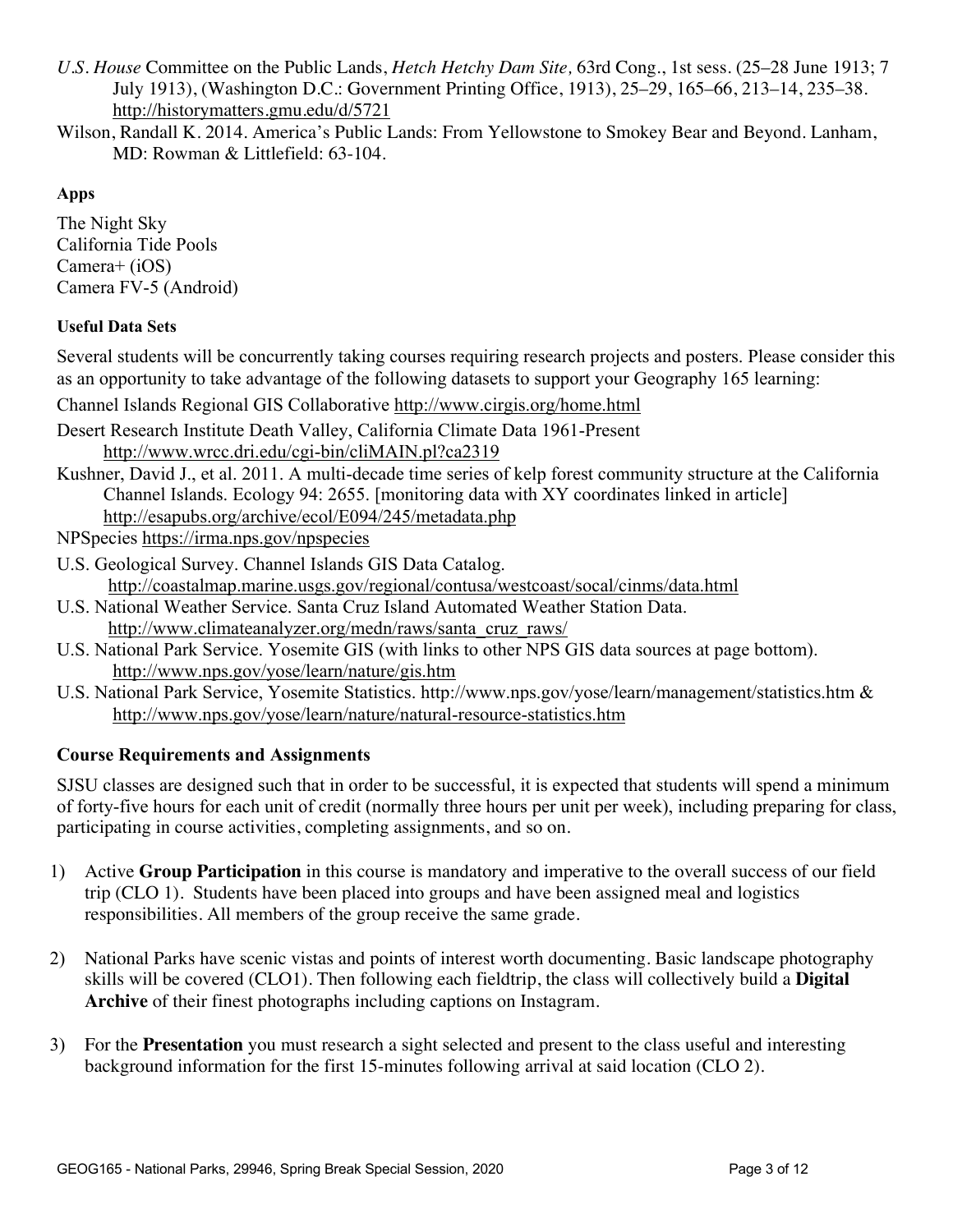- 4) Each student is tasked to keep a **Field Journal** logging their daily explorations and encounters during each trip (CLO 1). Notes may be in any format, but all writing must be clear and succinct to be worthy of instructor review.
- 5) During our last evening together in Yosemite each student will share his or her most memorable takeaway from the course during a **Campfire Reflection** session (CLO2).

#### **Final Examination**

The final exam is a single essay prompt. You must clearly support and defend in a written essay how a place name such as Yosemite [translation "they are killers'] or Death Valley exemplifies the complexities of the human-environment tradition in geography (CLO 3).

## **Grading Information**

|                            | <b>Points Possible</b> |
|----------------------------|------------------------|
| <b>Group Participation</b> | 400                    |
| Presentation               | 100                    |
| Digital Archive            | 100                    |
| Field Journal              | 250                    |
| <b>Campfire Reflection</b> | 50                     |
| Final Exam Essay           | 100                    |
| <b>TOTAL</b>               | 1,000                  |

#### **SCALE:**

| $A+ = 98\%$           | $A = 94-97\%$   | $A = 90-93\%$              |
|-----------------------|-----------------|----------------------------|
| $B_{+} = 87 - 89\%$   | $B = 84 - 86\%$ | $B = 80-83\%$              |
| $C_{\pm} = 77 - 79\%$ | $C = 74-76%$    | $C = 70-73\%$              |
| $D+ = 67-69\%$        | $D = 60 - 66\%$ | $D = 51 - 59\%$            |
|                       |                 | $F = \langle 50\% \rangle$ |

All students have the right, within a reasonable time, to know their academic scores, to review their gradedependent work, and to be provided with explanations for the determination of their course grades. In keeping with this policy, and to making grading responsive. All assignments are due as stated on the Course Schedule and Canvas. **Late work is not accepted, and if you miss the trip then you fail because field experience cannot be made up.** If you have questions about your final grade, please make an appointment to see me.

#### **[Field] Classroom Protocol**

- Attendance is mandatory.
- On-time arrival to all listed itinerary items is mandatory.
- Cell phone reception may be poor. During vehicular transportation and in allotted free time blocks you may use your electronic devices as much as you wish. Use during activities and lectures means they will be confiscated.
- Understand your camp responsibilities and always err on the side of safety.
- All activities in this field course are undertaken at your own risk. Should you have concerns please see the instructor to identify alternatives.
- Background materials must be reviewed prior to your field experience for successful participation in discussions and lectures.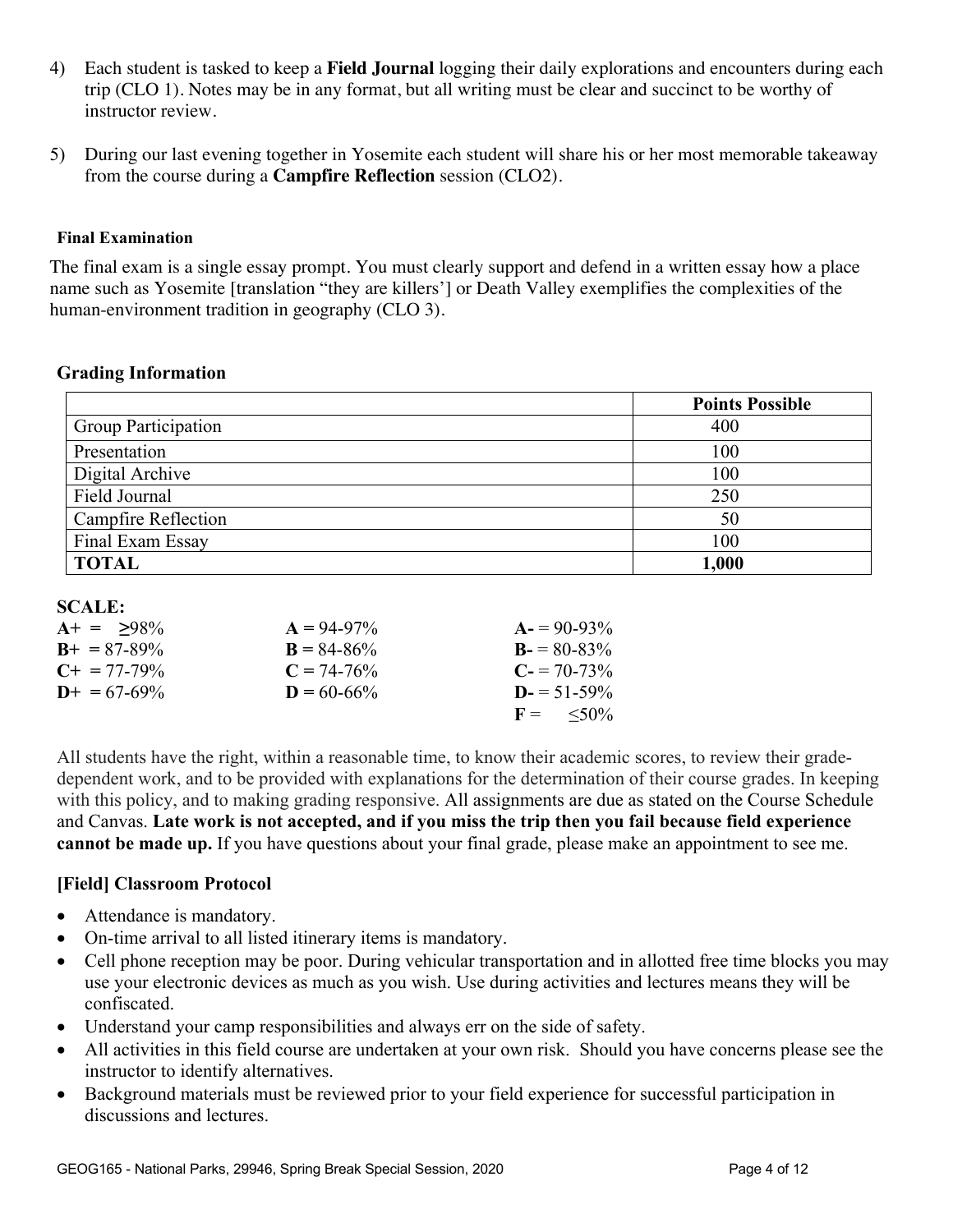- You might find environmental conditions unpleasant and/or tiring. Keep in mind that you may become more easily frustrated or less agreeable to other perspectives in these settings, but respect and adult behavior are still mandatory.
- Please keep any and all complaints to yourself. Remember, you could be spending 45 course hours watching PowerPoint lectures of National Parks instead.

## **University Policies**

Per University Policy S16-9, university-wide policy information relevant to all courses, such as academic integrity, accommodations, etc. will be available on Office of Graduate and Undergraduate Programs' Syllabus Information web page at http://www.sjsu.edu/gup/syllabusinfo/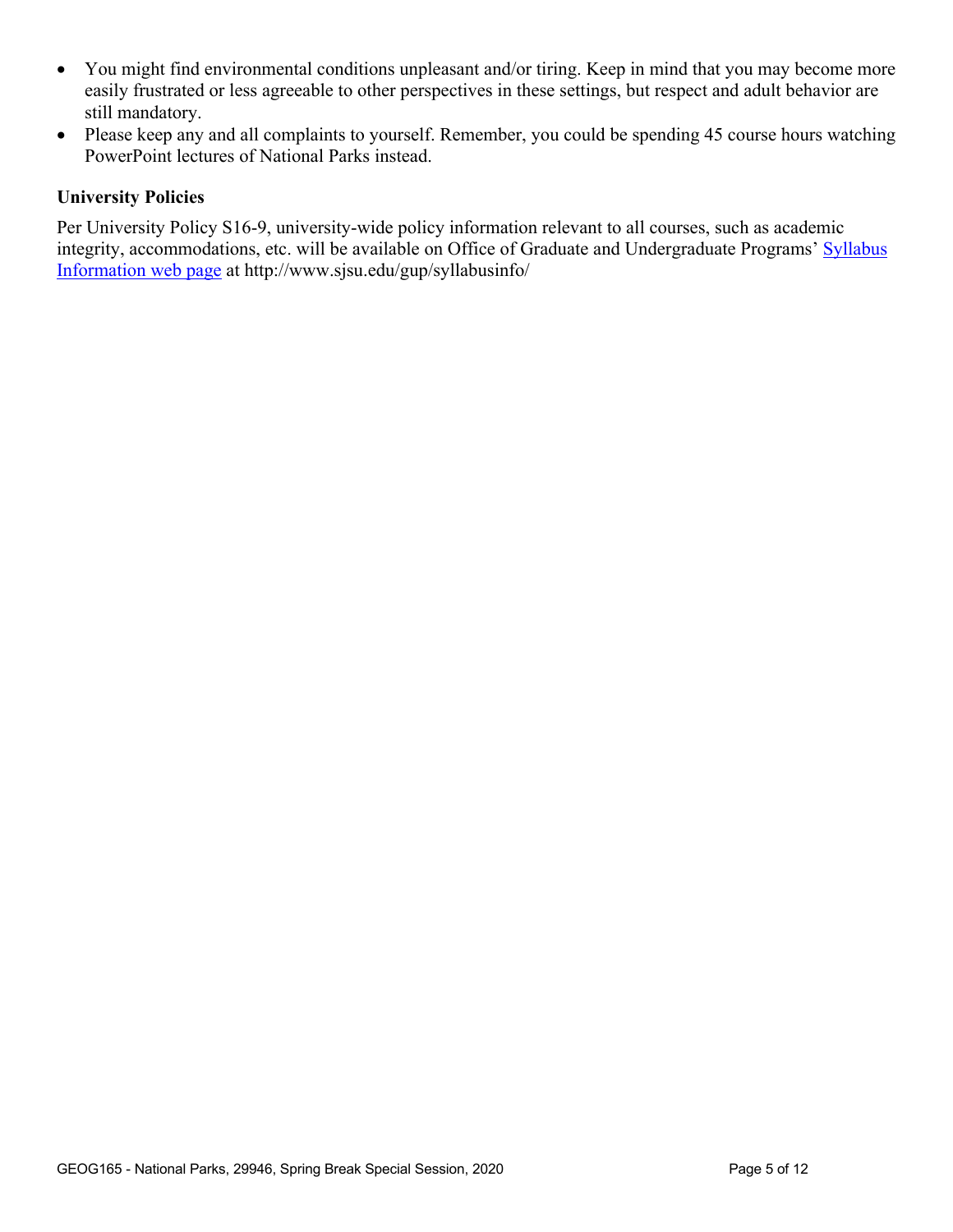# **29946 / GEOG165 - National Parks, Spring Break Special Session, 2020 Course Schedule**

*This schedule is subject to change with fair notice so please check Canvas for latest course information. If we are in the field, then listen for instructor announcement.*

| <b>Date</b>       | Itineraries, Topics, Readings, Assignments, Deadlines                                                                                                                                           |  |  |  |  |
|-------------------|-------------------------------------------------------------------------------------------------------------------------------------------------------------------------------------------------|--|--|--|--|
| 2/25 Tuesday      | MANDATORY PREP MEETING in WSQ111                                                                                                                                                                |  |  |  |  |
| 1:30 pm $-$       | Organizational meeting to go over travel details, sign waivers and answer questions.                                                                                                            |  |  |  |  |
| $3:00 \text{ pm}$ |                                                                                                                                                                                                 |  |  |  |  |
| $3/1 - 3/26$      | <b>READINGS</b>                                                                                                                                                                                 |  |  |  |  |
| Online            | Channel Islands:                                                                                                                                                                                |  |  |  |  |
|                   | Midael. "Diving California's Channel Island National Park"<br>Schoenheer, Allan A. 1992. A Natural History of California. Berkeley: University of                                               |  |  |  |  |
|                   | California Press. (Excerpt on Canvas in 'Files')                                                                                                                                                |  |  |  |  |
|                   | U.S. National Park Service. Official Channel Islands National Park Map                                                                                                                          |  |  |  |  |
|                   | U.S. National Park Service. Channel Islands National Park Timeline<br>U.S. National Park Service. "Restoring Balance: Santa Cruz Island"                                                        |  |  |  |  |
|                   |                                                                                                                                                                                                 |  |  |  |  |
|                   | Death Valley: Note: The Death Valley list is purposely short list so that students research<br>materials for their Presentation assignment.                                                     |  |  |  |  |
|                   | U.S. National Park Service. Official Death Valley Map                                                                                                                                           |  |  |  |  |
|                   | U.S. National Park Service. Record Temperatures                                                                                                                                                 |  |  |  |  |
|                   | Yosemite:                                                                                                                                                                                       |  |  |  |  |
|                   | Duane, Daniel. 2015. "The armed theft of John Muir's Yosemite" Los Angeles Times<br>Burns, Ken. 2009. "John Muir and Theodore Roosevelt in Yosemite" The National<br>Parks: America's Best Idea |  |  |  |  |
|                   | Burns, Ken. 2009. "Yosemite's Buffalo Soldiers" The National Parks: America's<br><b>Best Idea</b>                                                                                               |  |  |  |  |
|                   | Google Earth Trek. 2015. Climbing El Capitan                                                                                                                                                    |  |  |  |  |
|                   | Guerra, Stephanie. 2011. Piecing together the Past: Chinese Immigrants in                                                                                                                       |  |  |  |  |
|                   | Yosemite. Yosemite Science: Innovations in Research & Resource Management,<br>$1(1)$ 14-16.                                                                                                     |  |  |  |  |
|                   | Muir, John. 1911. My First Summer in the Sierra. New York: Houghton Mifflin Co.<br>NBC News. May 5, 2015. California Drought: Century-Old Fight Over Hetch                                      |  |  |  |  |
|                   | Hetchy Simmers On.                                                                                                                                                                              |  |  |  |  |
|                   | Stock, Greg. 2011. High-resolution tools for Understanding Geologic Processes.                                                                                                                  |  |  |  |  |
|                   | Yosemite Science: Innovations in Research & Resource Management, 1(1) 4-5.<br>U.S. National Park Service, Inventory & Monitoring. Seeking clarity: Tracking                                     |  |  |  |  |
|                   | change in mountain lakes.                                                                                                                                                                       |  |  |  |  |
|                   | U.S. National Park Service, Yosemite Map                                                                                                                                                        |  |  |  |  |
|                   | U.S. National Park Service, Yosemite Webcams                                                                                                                                                    |  |  |  |  |
|                   | U.S. National Park Service, Yosemite, Study the Scientist: Fire Archeologist                                                                                                                    |  |  |  |  |
|                   | U.S. National Park Service, Yosemite, Study the Scientist: Historical Architect                                                                                                                 |  |  |  |  |
| 3/27 Friday       | Ventura Motel 6 Ventura Beach (2145 East Harbor Boulevard)                                                                                                                                      |  |  |  |  |
| <b>Travel Day</b> | Sunset 7:14 pm                                                                                                                                                                                  |  |  |  |  |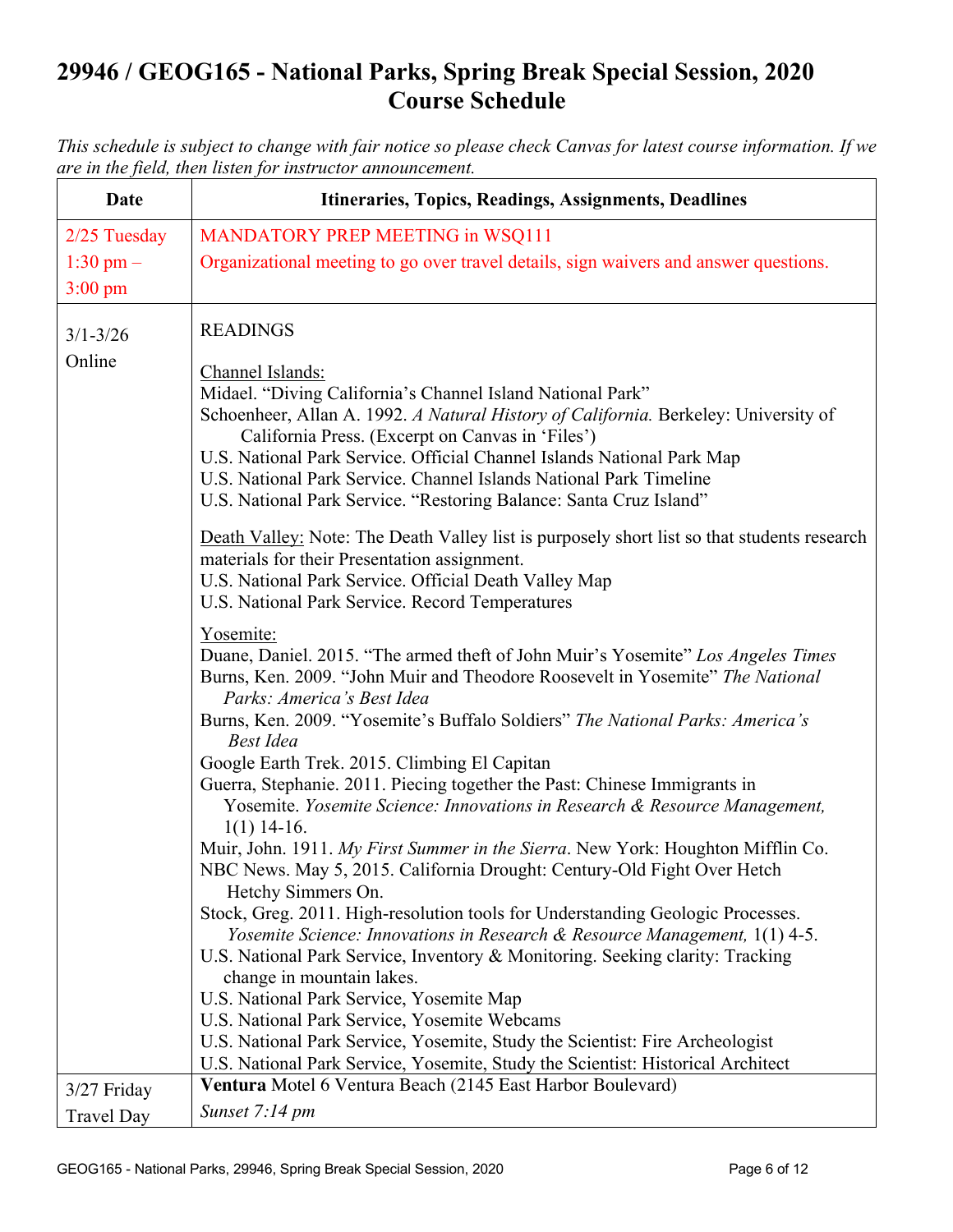| Date                                                                                                     | Itineraries, Topics, Readings, Assignments, Deadlines                                                                                                                                                                                                                                                                                                              |  |  |  |  |  |
|----------------------------------------------------------------------------------------------------------|--------------------------------------------------------------------------------------------------------------------------------------------------------------------------------------------------------------------------------------------------------------------------------------------------------------------------------------------------------------------|--|--|--|--|--|
| <b>Check-in</b><br>front of SJSU<br><b>University</b><br><b>Police Dept.</b><br>$\bm{\omega}$<br>7:45 am | 8:00 am<br>Depart SJSU in transportation provided<br>$8:00 \text{ am } -12:00 \text{ pm}$<br>Drive<br>12:00 pm - 1:30 pm<br>Welcome lunch @ La Super-Rica Taqueria in Santa Barbara<br>$1:30$ pm $-2:15$ pm<br>Drive<br>$2:30-4:00$ pm<br><b>Channel Islands Visitors Center</b><br>$4:30 \text{ pm}$<br>Hotel check-in<br>Dinner $(\$)$ on your own and free time |  |  |  |  |  |
|                                                                                                          | Assignment: play with your apps camera + (iphone) or camera FV-5 (android). Start your<br>photo-a-day submissions.                                                                                                                                                                                                                                                 |  |  |  |  |  |
| 3/28 Saturday                                                                                            | <b>WHALES: CHANNEL ISLANDS NATIONAL PARK</b>                                                                                                                                                                                                                                                                                                                       |  |  |  |  |  |
|                                                                                                          | <b>Santa Rosa Island</b> Tent sites 12, 13, 14, and 15                                                                                                                                                                                                                                                                                                             |  |  |  |  |  |
|                                                                                                          | Sunset 7:15 pm, Nearly New Moon                                                                                                                                                                                                                                                                                                                                    |  |  |  |  |  |
|                                                                                                          | 6:00 am $-$ 6:45 am<br>Pack up, and breakfast on your own $(\$)$                                                                                                                                                                                                                                                                                                   |  |  |  |  |  |
|                                                                                                          | Check in at Island Packer Cruises<br>$7:00$ am                                                                                                                                                                                                                                                                                                                     |  |  |  |  |  |
|                                                                                                          | $8:00 \text{ am} - 11:30 \text{ pm}$<br>Island Packers Ferry to Santa Rosa Island                                                                                                                                                                                                                                                                                  |  |  |  |  |  |
|                                                                                                          | Hike into campsite<br>Setup + Picnic Lunch                                                                                                                                                                                                                                                                                                                         |  |  |  |  |  |
|                                                                                                          | <b>Beach or Rest</b><br>$1:00 \text{ pm} - 3:30 \text{ pm}$                                                                                                                                                                                                                                                                                                        |  |  |  |  |  |
|                                                                                                          | $3:30 \text{ pm} - 6:00 \text{ pm}$<br><b>Sunset Hike (Easy) Presenters: TBA</b>                                                                                                                                                                                                                                                                                   |  |  |  |  |  |
|                                                                                                          | 6:30 pm $-8:00$ pm<br>Dinner                                                                                                                                                                                                                                                                                                                                       |  |  |  |  |  |
|                                                                                                          | $8:00 \text{ pm}+$<br>Free time                                                                                                                                                                                                                                                                                                                                    |  |  |  |  |  |
| 3/29 Sunday                                                                                              | Santa Rosa [Channel] Island                                                                                                                                                                                                                                                                                                                                        |  |  |  |  |  |
|                                                                                                          | Sunrise 6:47 am, Sunset 7:16 pm, Low Tide 6:03 pm                                                                                                                                                                                                                                                                                                                  |  |  |  |  |  |
|                                                                                                          | $7:30$ am $-8:30$ am<br><b>Continental Breakfast</b>                                                                                                                                                                                                                                                                                                               |  |  |  |  |  |
|                                                                                                          | $9:00 \text{ am} - 4:00 \text{ pm}$<br>Hike (Moderate to Hard)                                                                                                                                                                                                                                                                                                     |  |  |  |  |  |
|                                                                                                          | Picnic Lunch<br>Tide Pooling<br>5:30 pm $-6:30$ pm                                                                                                                                                                                                                                                                                                                 |  |  |  |  |  |
|                                                                                                          | 6:30 pm $-8:00$ pm<br>Dinner                                                                                                                                                                                                                                                                                                                                       |  |  |  |  |  |
|                                                                                                          | Free time<br>$8:00 \text{ pm}+$                                                                                                                                                                                                                                                                                                                                    |  |  |  |  |  |
| 3/30 Monday                                                                                              | <b>Ridgecrest</b> Super 8 (426 S. China Lake Blvd)                                                                                                                                                                                                                                                                                                                 |  |  |  |  |  |
| <b>Travel Day</b>                                                                                        | Sunrise 6:46 am                                                                                                                                                                                                                                                                                                                                                    |  |  |  |  |  |
|                                                                                                          | $7:30$ am $-8:30$ am<br><b>Continental Breakfast</b>                                                                                                                                                                                                                                                                                                               |  |  |  |  |  |
|                                                                                                          | 9:00 am -12:00 pm<br>Beach time / Hike / Free exploration                                                                                                                                                                                                                                                                                                          |  |  |  |  |  |
|                                                                                                          | 12:00 pm $- 1:00$ pm<br>Picnic Lunch @ Camp                                                                                                                                                                                                                                                                                                                        |  |  |  |  |  |
|                                                                                                          | 1:30 pm $-3:00$ pm<br>Hike gear down to boat launch<br>$3:00 \text{ pm} - 6:00 \text{ pm}$<br>Ferry to Ventura                                                                                                                                                                                                                                                     |  |  |  |  |  |
|                                                                                                          | 6:00 pm $- 7:00$ pm<br>Quick Dinner in Ventura (\$)                                                                                                                                                                                                                                                                                                                |  |  |  |  |  |
|                                                                                                          | $7:00 \text{ pm} - 10:00 \text{ pm}$<br>Drive                                                                                                                                                                                                                                                                                                                      |  |  |  |  |  |
|                                                                                                          | $10:30+pm$<br>Hotel check-in, Free time                                                                                                                                                                                                                                                                                                                            |  |  |  |  |  |
| 3/31                                                                                                     | WILDFLOWERS: DEATH VALLEY NATIONAL PARK                                                                                                                                                                                                                                                                                                                            |  |  |  |  |  |
| Tuesday                                                                                                  | <b>Furnace Creek Campground Sites 116, 117, and 118</b>                                                                                                                                                                                                                                                                                                            |  |  |  |  |  |
|                                                                                                          | <b>Death Valley</b>                                                                                                                                                                                                                                                                                                                                                |  |  |  |  |  |
|                                                                                                          | Sunset 7:09 pm                                                                                                                                                                                                                                                                                                                                                     |  |  |  |  |  |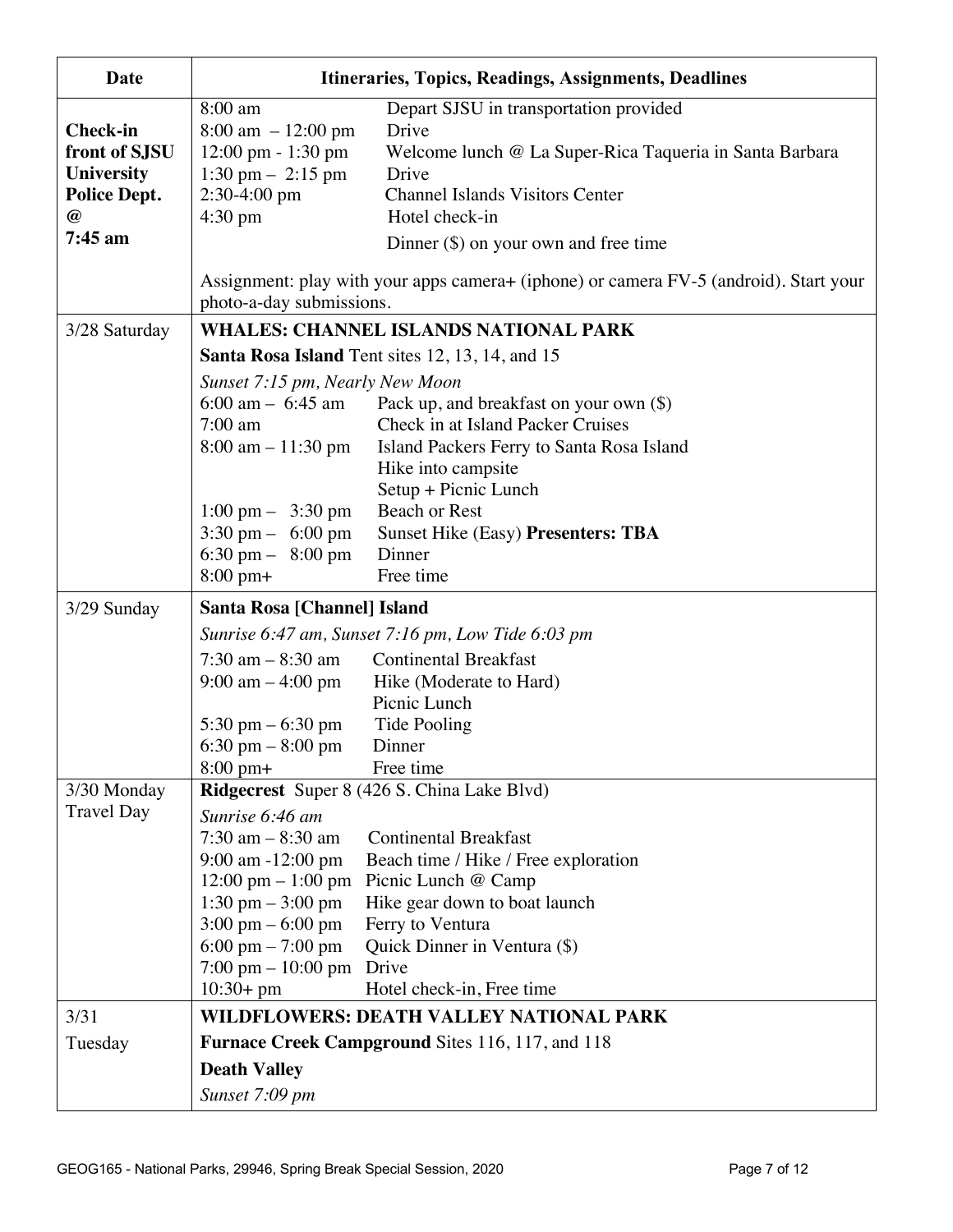| Date                                                                                                      | Itineraries, Topics, Readings, Assignments, Deadlines              |                                                           |  |  |  |  |  |
|-----------------------------------------------------------------------------------------------------------|--------------------------------------------------------------------|-----------------------------------------------------------|--|--|--|--|--|
|                                                                                                           | $6:00$ am $-6:30$ am<br>Hotel has complimentary breakfast          |                                                           |  |  |  |  |  |
|                                                                                                           | 6:30 am $-9:00$ am                                                 | Drive                                                     |  |  |  |  |  |
|                                                                                                           | $9:00 \text{ am} - 3:00 \text{ pm}$                                | <b>Furnace Creek Visitors Center</b>                      |  |  |  |  |  |
|                                                                                                           |                                                                    | Devil's Golf Course Presenters: TBA                       |  |  |  |  |  |
|                                                                                                           |                                                                    | Badwater Basin / Salt Flats Presenters: TBA               |  |  |  |  |  |
|                                                                                                           |                                                                    | Picnic Lunch                                              |  |  |  |  |  |
|                                                                                                           |                                                                    | Salt Creek Interpretive Trail Presenters: TBA             |  |  |  |  |  |
|                                                                                                           | $3:00 \text{ pm} - 5:30 \text{ pm}$                                | Set Up Camp / Swim                                        |  |  |  |  |  |
|                                                                                                           | 5:30 pm $-7:30$ pm                                                 | Artists Palette at Sunset, image composition and exposure |  |  |  |  |  |
|                                                                                                           | $8:00 \text{ pm}+$                                                 | Free time                                                 |  |  |  |  |  |
| 4/1                                                                                                       | <b>Death Valley</b>                                                |                                                           |  |  |  |  |  |
| Wednesday                                                                                                 | Sunrise 6:32 am, Sunset 7:10 pm                                    |                                                           |  |  |  |  |  |
|                                                                                                           | $6:00 \text{ am} - 8:30 \text{ am}$                                | Zabriskie Pointe at Sunrise                               |  |  |  |  |  |
|                                                                                                           |                                                                    | Golden Eagle Canyon Hike (Easy)                           |  |  |  |  |  |
|                                                                                                           | $9:00$ am $-10:30$ am                                              | Brunch @ Camp                                             |  |  |  |  |  |
|                                                                                                           | $11:00$ am $-3:00$ pm                                              | Ubehebe Crater Hike (Easy), Presenters: TBA               |  |  |  |  |  |
|                                                                                                           | $3:00 \text{ pm} - 5:00 \text{ pm}$                                | Swim and Relax at Camp                                    |  |  |  |  |  |
|                                                                                                           | $5:00 \text{ pm} - 7:30 \text{ pm}$                                | Mesquite Flat Dunes at Sunset                             |  |  |  |  |  |
|                                                                                                           | $8:00 \text{ pm} - 9:00 \text{ pm}$                                | Dinner                                                    |  |  |  |  |  |
|                                                                                                           | $9:00$ pm+                                                         | Free time                                                 |  |  |  |  |  |
| 4/2 Thursday                                                                                              | Fresno - Days Inn by Wyndham Yosemite Area (6090 N Blackstone Ave) |                                                           |  |  |  |  |  |
| <b>Travel Day</b>                                                                                         | Sunrise 6:31 am                                                    |                                                           |  |  |  |  |  |
|                                                                                                           | $7:00$ am $-9:00$ am                                               | Continental Breakfast & Pack up Camp                      |  |  |  |  |  |
|                                                                                                           | $9:30$ am                                                          | Depart Death Valley                                       |  |  |  |  |  |
|                                                                                                           | 9:30 am $-$ 4:00 pm                                                | Drive                                                     |  |  |  |  |  |
|                                                                                                           | $4:30 \text{ pm} - 6:00 \text{ pm}$                                | Early Dinner @ Angela's Italian Restaurant                |  |  |  |  |  |
|                                                                                                           | $6:00 \text{ pm}$                                                  | Hotel Check in                                            |  |  |  |  |  |
|                                                                                                           | $6:30+pm$                                                          | Free time                                                 |  |  |  |  |  |
| <b>WATERFALLS: YOSEMITE NATIONAL PARK</b><br>4/3 Friday<br><b>Upper Pines Campground Sites 42, 45, 47</b> |                                                                    |                                                           |  |  |  |  |  |
|                                                                                                           |                                                                    |                                                           |  |  |  |  |  |
|                                                                                                           | Sunset 7:23 pm                                                     |                                                           |  |  |  |  |  |
|                                                                                                           | $7:00$ am $-$ 8:30 am                                              | Hotel has complimentary breakfast                         |  |  |  |  |  |
|                                                                                                           | $9:00$ am                                                          | Depart Fresno                                             |  |  |  |  |  |
|                                                                                                           | $11:00$ am $- 12:30$ pm                                            | Yosemite Visitors Center & Lunch on Your Own (\$)         |  |  |  |  |  |
|                                                                                                           | $1:00 \text{ pm} - 4:30 \text{ pm}$                                | <b>Valley Floor Sightseeing</b>                           |  |  |  |  |  |
|                                                                                                           | 5:30 pm $-7:00$ pm                                                 | Exposure and Composition, Instagram app features          |  |  |  |  |  |
|                                                                                                           | $7:30$ pm $-9:00$ pm                                               | Dinner<br>Free time                                       |  |  |  |  |  |
|                                                                                                           | $9:00 \text{ pm}+$                                                 |                                                           |  |  |  |  |  |
| 4/4 Saturday                                                                                              | Yosemite                                                           |                                                           |  |  |  |  |  |
|                                                                                                           | Sunrise 6:38 am, Sunset 7:24 pm, Nearly Full Moon                  |                                                           |  |  |  |  |  |
|                                                                                                           | $7:30$ am $-8:30$ am<br><b>Continental Breakfast</b>               |                                                           |  |  |  |  |  |
|                                                                                                           | $9:00 \text{ am} - 3:00$                                           | Yosemite Falls Hike - Moderate to Strenuous               |  |  |  |  |  |
|                                                                                                           | 6:00 pm $-$ 8:00 pm                                                | Dinner and Closing Discussion                             |  |  |  |  |  |
|                                                                                                           | $8:00 \text{ pm} - 10:00 \text{ pm}$                               | Astrophotography                                          |  |  |  |  |  |
|                                                                                                           |                                                                    |                                                           |  |  |  |  |  |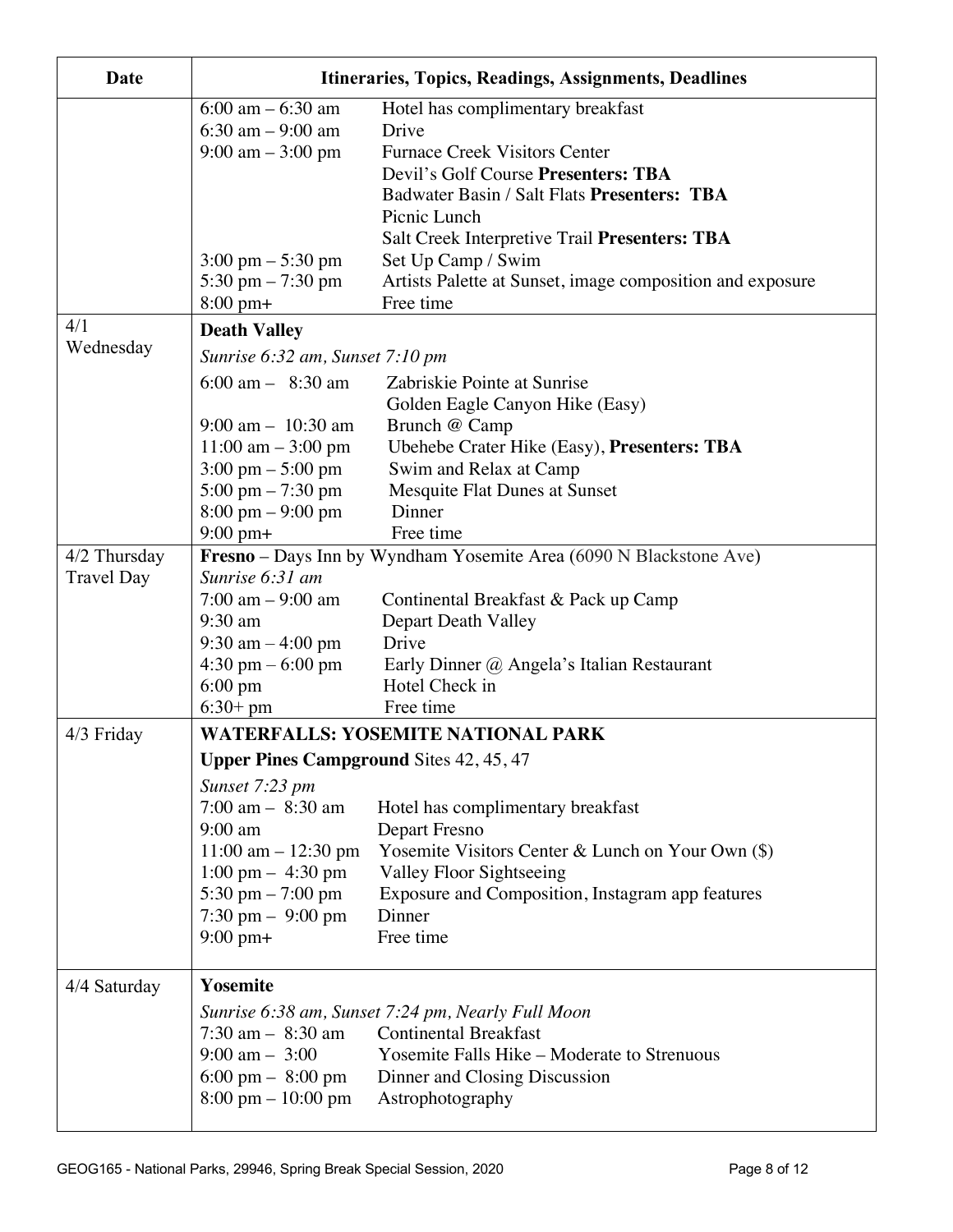| Date                | Itineraries, Topics, Readings, Assignments, Deadlines                                   |  |  |  |  |
|---------------------|-----------------------------------------------------------------------------------------|--|--|--|--|
| $4/5$ Sunday        | <b>Yosemite</b>                                                                         |  |  |  |  |
| <b>Return to</b>    | Sunrise 6:36 am                                                                         |  |  |  |  |
| <b>SJSU</b> approx. | 6:30 am $-$ 9:00 am<br>Mirror Lake Hike - Easy                                          |  |  |  |  |
| $7:00$ pm           | $9:30 \text{ am} - 11:00 \text{ am}$<br>Breakfast & pack up                             |  |  |  |  |
|                     | $11:00 \text{ am} - 2:00 \text{ pm}$<br>Free Time, eat leftovers or lunch $(\$)$ on own |  |  |  |  |
|                     | $2:00 \text{ pm} - 7:00 \text{ pm}$<br>Drive to SJSU. No meal stops!                    |  |  |  |  |
| 4/5                 | <b>Journal Due</b> – Turn in at end of trip                                             |  |  |  |  |
| $4/10$ (Canvas)     | <b>Photos Due</b> – Instagram best from each day $#165$ atyourownrisk                   |  |  |  |  |
| $4/12$ (Canvas)     | <b>Final Exam Essay</b> – Submit on Canvas                                              |  |  |  |  |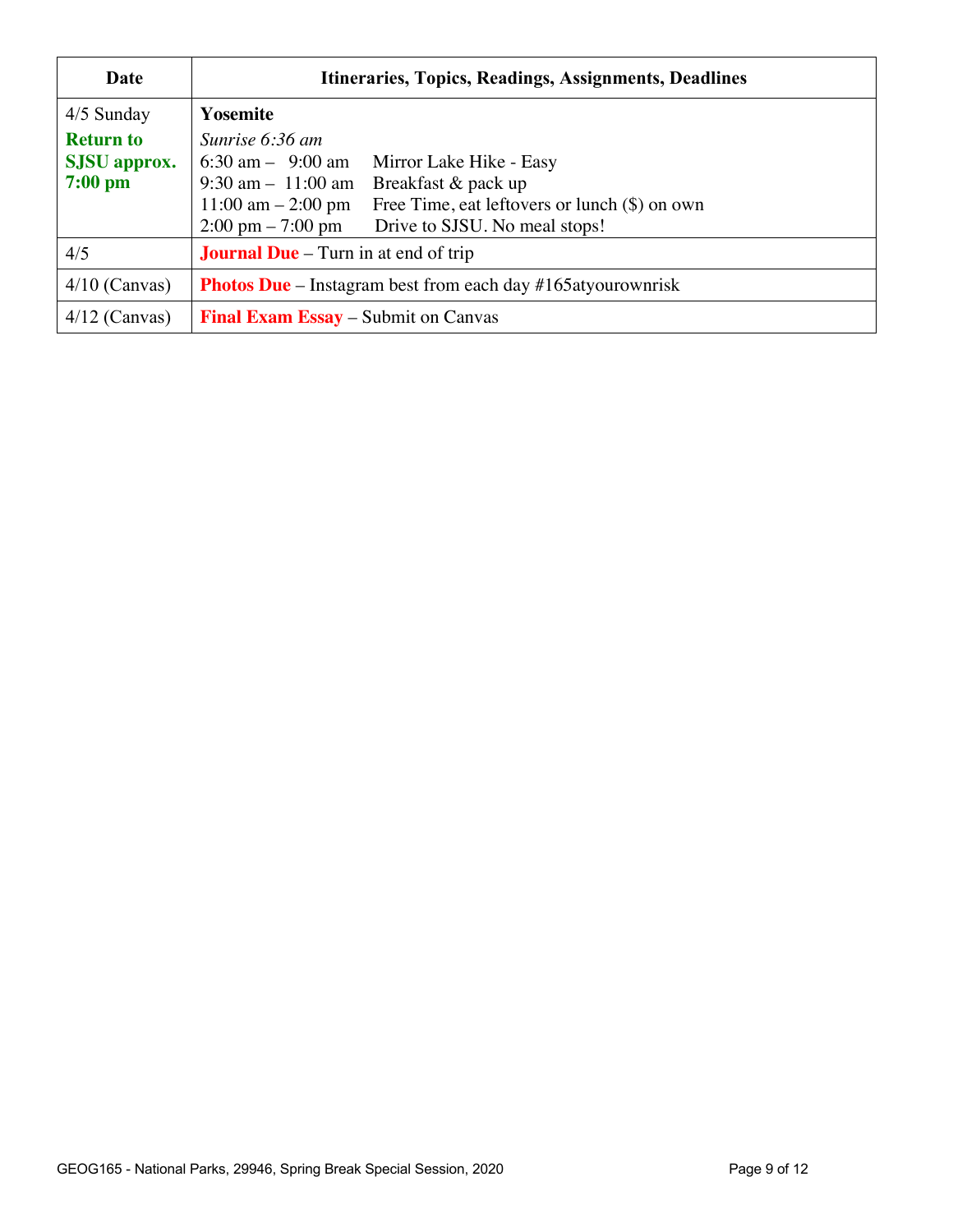For logistical purposes this class has been divided into **Participation Groups**. If you have questions or need assistance with campsite setup or your gear, please ask.

Each group will be responsible for specific meal preparations and clean up as outlined in the following pages. This is to provide you information upfront in case ingredients do not meet with your dietary preferences or restrictions. Whether or not you eat the meal provided you must still participate in assigned duties. All ingredients will be pre-portioned, so this is really more meal assembly, and light clean-up to share responsibilities for camping with large groups. Meals not assigned to a group are tasked to the instructor or TA.

## **MEALS**

Meals are included with the student tuition unless noted by (\$). This is an active course so good quality, clean ingredients will be used (olive or coconut oil), organic, GMO and natural foods in all meals provided. If these are unsuitable with any dietary restrictions or preferences, you may have then you are welcome to bring your own meals but are still required to pay the full tuition and participate in the group preparation responsibilities.

Anyone not preparing a meal is responsible for clean up!

**Group 1** TBA at Prep Mtg

**Group 2** TBA at Prep Mtg

**Group 3** TBA at Prep Mtg